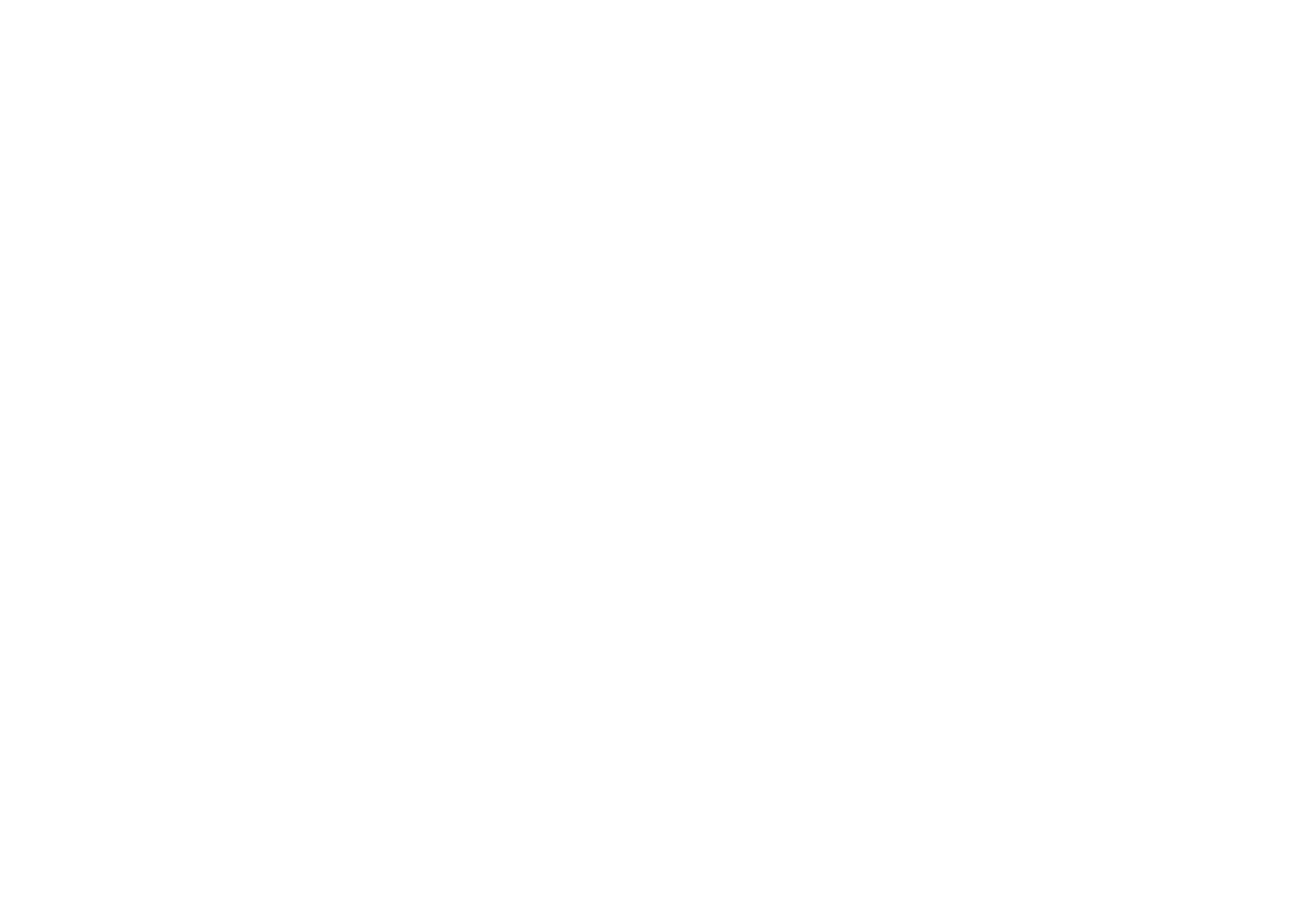### **Goa1 1: Supporting the delivery of better and more effective public services**

|     | Strategic objectives                                                                                                                          |  |  |  |  |  |
|-----|-----------------------------------------------------------------------------------------------------------------------------------------------|--|--|--|--|--|
| Ι.  | Deliver a range of collaborative procurement and supplier development services which support customers at a strategic and operational level   |  |  |  |  |  |
|     | Deliver a range of shared services which support customers in the development of their professional, organisational and commercial capability |  |  |  |  |  |
| 1.3 | Deliver a range of new shared services which support the effectiveness and efficiency of customer operations                                  |  |  |  |  |  |

| <b>Activity</b>                                                                                              | <b>Year 3 Priorities</b>                                                                                                                                                                                                                                                                                                                                                                                                                                                                                                                                                                                                                         | <b>RAG status</b> | <b>Progress summary</b>                                                                                                                                                                                                                                                                                                                                                                                                                                                                                                                                                                                                                                                                                                                                                                                                                                                                                                                                                                                                                                                                                                                                                                                                                                                                                                                                                                                                                                                                                                                                                                                                                                          |
|--------------------------------------------------------------------------------------------------------------|--------------------------------------------------------------------------------------------------------------------------------------------------------------------------------------------------------------------------------------------------------------------------------------------------------------------------------------------------------------------------------------------------------------------------------------------------------------------------------------------------------------------------------------------------------------------------------------------------------------------------------------------------|-------------------|------------------------------------------------------------------------------------------------------------------------------------------------------------------------------------------------------------------------------------------------------------------------------------------------------------------------------------------------------------------------------------------------------------------------------------------------------------------------------------------------------------------------------------------------------------------------------------------------------------------------------------------------------------------------------------------------------------------------------------------------------------------------------------------------------------------------------------------------------------------------------------------------------------------------------------------------------------------------------------------------------------------------------------------------------------------------------------------------------------------------------------------------------------------------------------------------------------------------------------------------------------------------------------------------------------------------------------------------------------------------------------------------------------------------------------------------------------------------------------------------------------------------------------------------------------------------------------------------------------------------------------------------------------------|
| (a) Develop and implement a<br>contract plan aligned to<br>the strategic priorities of<br>member authorities | • Resource and implement<br>contract delivery plans<br>including 11 'small value'<br>contracts<br>• Develop and implement a<br>procurement strategy for<br>older people's care services<br>• Deliver an opportunity<br>analysis for adult supported<br>living and care at home<br>commissioning<br>• Provide ICT procurement<br>services for the local<br>government Digital Office<br>• Support SEEMIS with the<br>procurement of a national<br>education MI system<br>• Monitor CCS partnership and<br>develop proposals for future<br>procurement partnerships<br>• Review and update<br>procurement strategies for all<br>key category areas | A                 | • Five 'small value' contracts were approved during Q3 and a further five<br>are in development. One contract opportunity previously identified has<br>not been progressed as further analysis determined there was no value in<br>a collaborative approach.<br>• A report on the findings of a consultation on a new procurement strategy<br>for older people's care services was published in November. Delivery of<br>the strategy is currently on hold pending the conclusion of fee<br>negotiations for the existing National Care Home Contract.<br>• A review of the market and stakeholder landscape has been completed<br>for adult supported living and care at home services. An opportunity<br>analysis has been developed and will be issued to key stakeholders.<br>• Scotland Excel is continuing to provide procurement support for the local<br>government Digital Office. A Prior Information Notice (PIN) was issued in<br>November to identify supplier solutions for a range of IT requirements.<br>Discussions on a collaborative opportunity for a social work management<br>information system are continuing.<br>• Scotland Excel's procurement project for SEEMiS will be completed in Q4<br>following an extended negotiated procedure. This was due to some<br>bidders withdrawing after the Pre-Qualifying Questionnaire (PQQ) stage<br>of the tendering process.<br>• Local authority fleet managers indicated their satisfaction with the Crown<br>Commercial Services (CCS) partnership at a meeting in December.<br>• Updated category procurement strategies are in development and are<br>expected to be published during Q4. |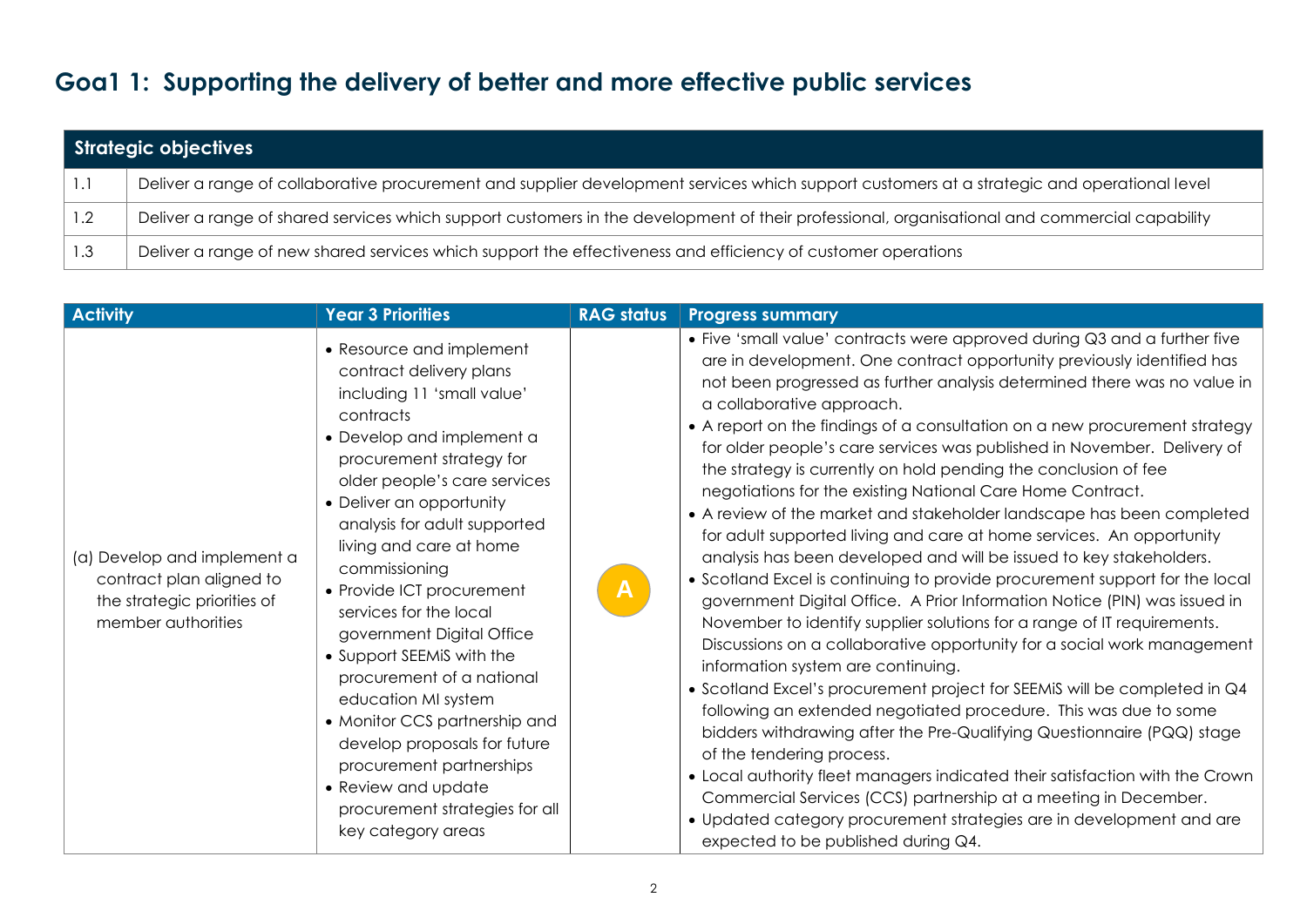| (b) Develop and implement a<br>strategy and plan for the<br>delivery of contract and<br>supplier management                    | • Complete the roll out of the<br>new CSM programme across<br>the contract portfolio                                                                                                                                                                                                                          |   | • The Contract & Supplier Management (CSM) programme launched in<br>Q2 has not produced the required levels of participation or feedback.<br>Alternative options are being considered and a new programme will be<br>launched in 2018-19.                                                                                                                                                                                                                                                                                                                                                                                                    |
|--------------------------------------------------------------------------------------------------------------------------------|---------------------------------------------------------------------------------------------------------------------------------------------------------------------------------------------------------------------------------------------------------------------------------------------------------------|---|----------------------------------------------------------------------------------------------------------------------------------------------------------------------------------------------------------------------------------------------------------------------------------------------------------------------------------------------------------------------------------------------------------------------------------------------------------------------------------------------------------------------------------------------------------------------------------------------------------------------------------------------|
| (c) Develop and implement a<br>strategy and plan for<br>improving supplier<br>performance                                      | • Deliver the 2018 Supplier<br><b>Excellence Awards</b><br>• Incorporate supplier<br>development into the 2018<br><b>Scotland Excel Conference</b><br>• Pilot a KSM programme and<br>extend to other key suppliers<br>based on results                                                                        | G | • Shortlisted entries for the Supplier Excellence Awards were published on<br>the event microsite in December. Plans for the awards ceremony in<br>February are progressing well.<br>• Shortlisted suppliers are being invited to the second day of the<br>conference where the focus will be on building positive relationships.<br>. Plans for a Key Supplier Management (KSM) programme are on hold due<br>to issues with the new CSM programme. However, key suppliers have<br>been identified and are being managed by procurement teams in the<br>interim.                                                                             |
| (d) Manage the rollout of a<br>new national procurement<br>capability assessment to<br>the local government<br>sector          | • Complete the first cycle of<br>PCIP assessments with<br>participating councils<br>• Consult on plans for a<br>second cycle of PCIP<br>assessments                                                                                                                                                           | G | • Procurement & Commercial Improvement Programme (PCIP)<br>assessments have now been completed with all 32 Scottish local<br>authorities. Data from the assessments has been analysed to inform the<br>next programme of change projects and development initiatives.<br>• Scotland Excel is continuing to hold proactive discussions with central<br>government, the PCIP project board and stakeholders on future PCIP<br>plans.                                                                                                                                                                                                           |
| (e) Develop and implement a<br>programme to lead and<br>support the development<br>of procurement and<br>commercial capability | • Develop and deliver a rolling<br>programme of procurement<br>capability and change<br>services for local authorities<br>• Deliver an Annual<br>Conference to support<br>development in Feb 2018<br>• Deliver Scottish Government<br>funded procurement<br>improvement programme for<br>housing associations | G | • Ten practitioner workshops were delivered across Scotland in Q3. A<br>programme to address four priority areas identified from PCIP results is<br>being developed, and includes targeted support, CSM, demand<br>management and support & guidance.<br>. Plans for the Scotland Excel Annual Conference are progressing well. The<br>conference will co-locate with the Supplier Excellence Awards on 20-21<br>February 2018.<br>• Four PCIP assessments were completed with housing associations during<br>Q3 as part of the Scottish Government programme. A total of 25 PCIPs<br>are expected to be completed by the end of March 2018. |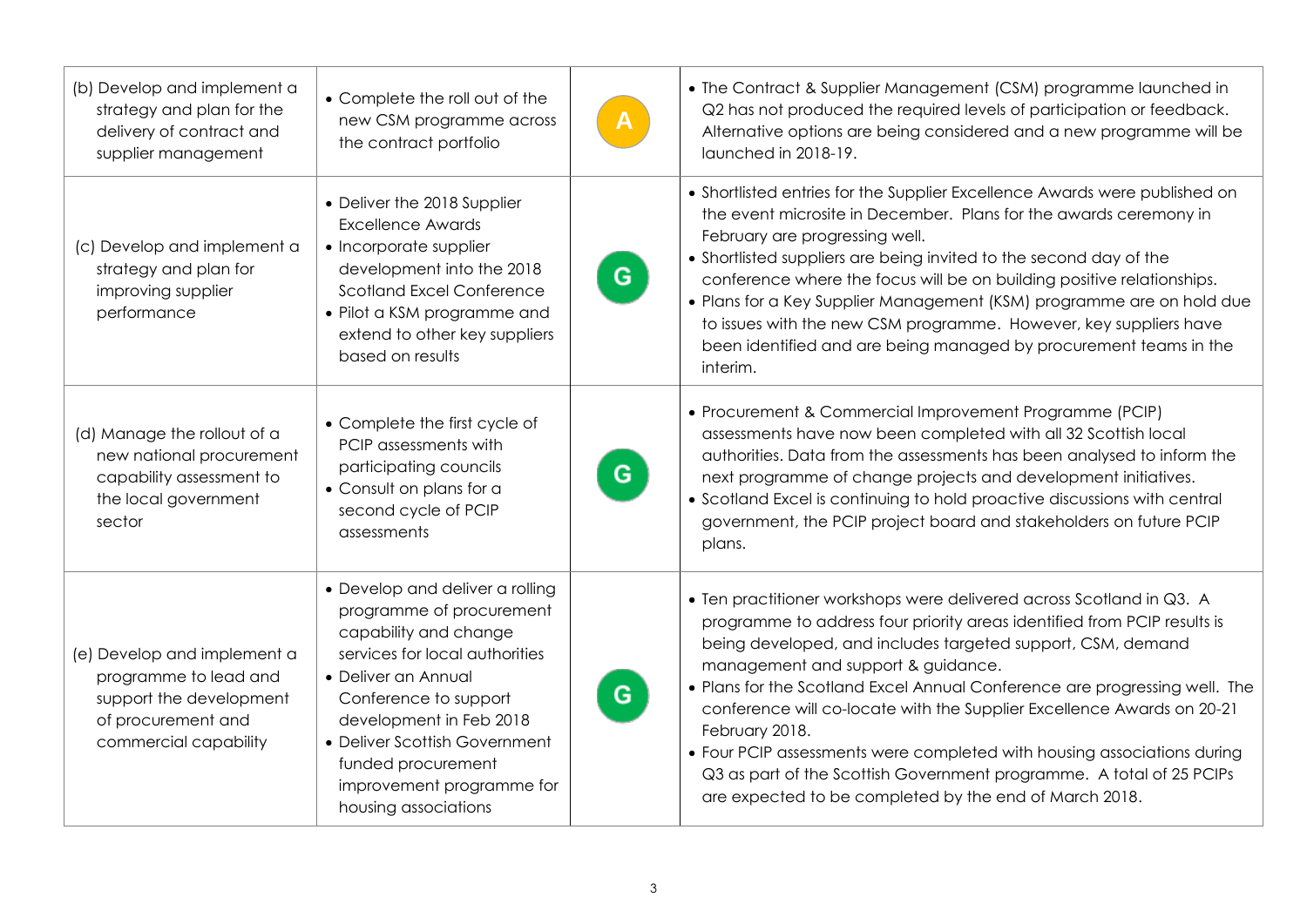| (f) Develop and implement a<br>'procurement academy' to<br>support professional<br>capability and encourage<br>new entrants to public<br>procurement | • Roll out L & D programmes in<br>line with the strategy<br>• Develop plans for delivering<br>a L & D programme for social<br>care commissioning<br>• Develop a proposal to<br>support the Scottish<br>Government's PPOT initiative | G | • The roll out of the learning and development (L & D) strategy is<br>progressing well. The first Chartered Management Institute (CMI)<br>accredited Leadership & Management course was completed in<br>November and a further two cohorts were launched in Q3. A Chartered<br>Institute of Procurement & Supply (CIPS) accredited course will be<br>launched in Q4.<br>• Scotland Excel is in discussion with Healthcare Improvement Scotland to<br>scope an approach to strategic commissioning, and continues to offer<br>advice to Social Work Scotland for self-directed support.<br>• Scotland Excel continues to support the Procurement People of<br>Tomorrow (PPOT) initiative through the Scottish Government's Professional<br>Practice Strategic Forum. Recent work with Skills Development Scotland<br>to develop a Graduate Level Apprenticeship in business management<br>has the potential to benefit new entrants and existing procurement<br>practitioners. |
|------------------------------------------------------------------------------------------------------------------------------------------------------|-------------------------------------------------------------------------------------------------------------------------------------------------------------------------------------------------------------------------------------|---|-------------------------------------------------------------------------------------------------------------------------------------------------------------------------------------------------------------------------------------------------------------------------------------------------------------------------------------------------------------------------------------------------------------------------------------------------------------------------------------------------------------------------------------------------------------------------------------------------------------------------------------------------------------------------------------------------------------------------------------------------------------------------------------------------------------------------------------------------------------------------------------------------------------------------------------------------------------------------------|
| (g) Develop and implement a<br>shared service offering for<br>councils which meets their<br>requirements in a changing<br>public sector landscape    | • Develop a shared services<br>strategy to inform future<br>service development<br>proposals                                                                                                                                        | G | • Scotland Excel continues to explore new shared service opportunities.<br>Proposals for a national house building framework are being discussed<br>with the Association of Local Authority Chief Housing Officers (ALACHO),<br>and an opportunity to support the development of an electric vehicles<br>charging infrastructure is being discussed with Transport Scotland.                                                                                                                                                                                                                                                                                                                                                                                                                                                                                                                                                                                                  |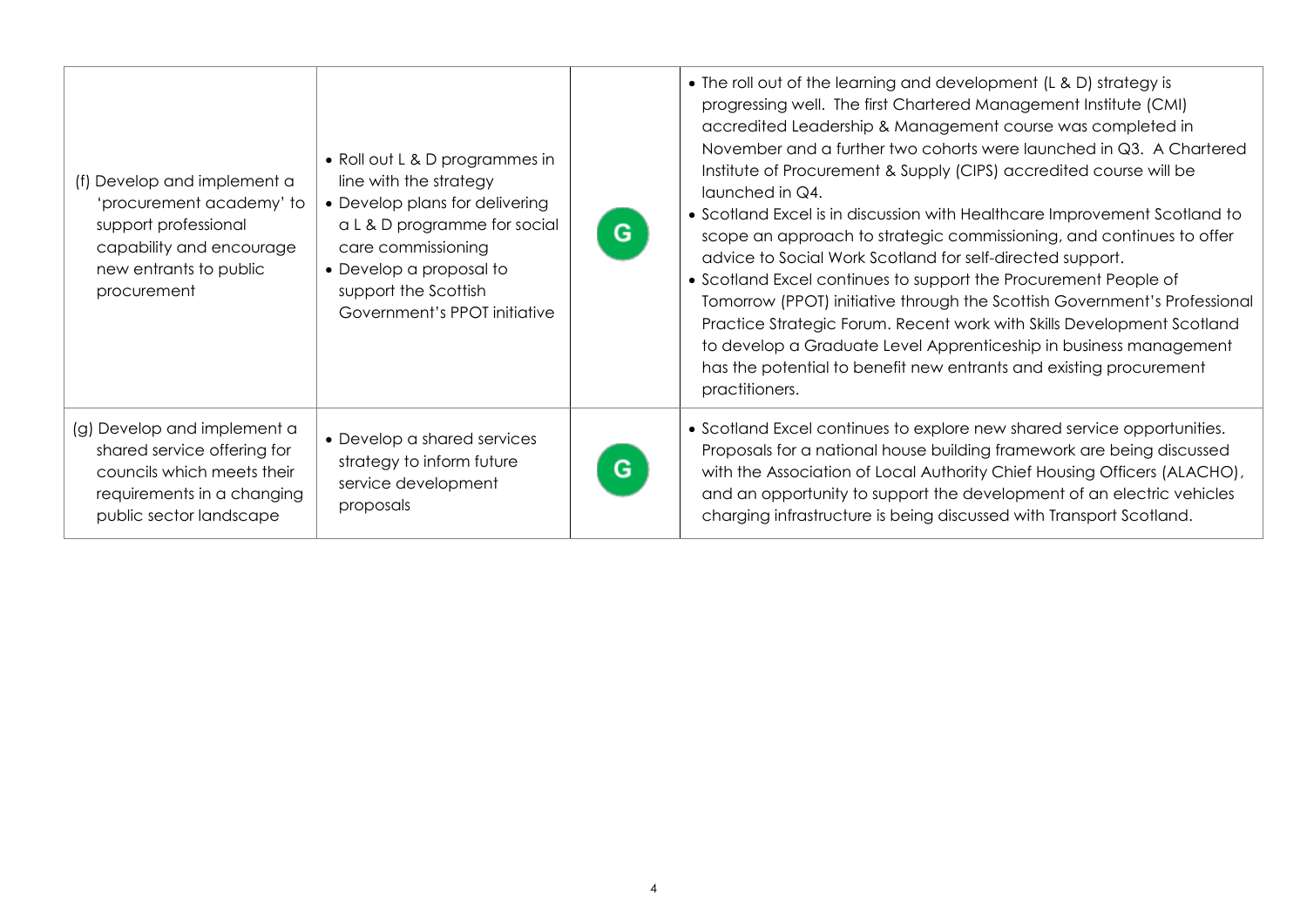## **Goa1 2: Being sustainable in everything we do**

|                   | Strategic objectives                                                                                                        |  |  |  |  |  |
|-------------------|-----------------------------------------------------------------------------------------------------------------------------|--|--|--|--|--|
| $\vert 2.1 \vert$ | Work with stakeholders to develop procurement strategies which support the delivery of national and local policy priorities |  |  |  |  |  |
| $\vert 2.2 \vert$ | Deliver positive and measurable social, economic and environmental impact to local communities                              |  |  |  |  |  |
| 2.3               | Lead and support customers in the development and implementation of best practice in sustainable procurement                |  |  |  |  |  |

| <b>Activity</b>                                                                                                       | <b>Year 3 Priorities</b>                                                                                                                                                                                                                                                                                                                                                                                                       | <b>RAG status</b> | <b>Progress summary</b>                                                                                                                                                                                                                                                                                                                                                                                                                                                                                                                                                                                                                                                                                                                                                                                                                                                                                                                                            |
|-----------------------------------------------------------------------------------------------------------------------|--------------------------------------------------------------------------------------------------------------------------------------------------------------------------------------------------------------------------------------------------------------------------------------------------------------------------------------------------------------------------------------------------------------------------------|-------------------|--------------------------------------------------------------------------------------------------------------------------------------------------------------------------------------------------------------------------------------------------------------------------------------------------------------------------------------------------------------------------------------------------------------------------------------------------------------------------------------------------------------------------------------------------------------------------------------------------------------------------------------------------------------------------------------------------------------------------------------------------------------------------------------------------------------------------------------------------------------------------------------------------------------------------------------------------------------------|
| (a) Develop and implement<br>strategies for responding to<br>procurement and/or public<br>sector legislation          | • Develop and implement<br>plans to comply with GDPR<br>regulations<br>• Monitor risks/opportunities<br>arising from the Community<br><b>Empowerment Act</b><br>• Engage with IJB Chief<br>Officers to identify HSCI<br>procurement opportunities<br>• Develop proposals to support<br>councils with early learning<br>and childcare procurement<br>• Update waste category<br>strategy to align with<br>legislative landscape | G                 | • General Data Protection Regulation (GDPR) training sessions were<br>delivered for Scotland Excel staff and customers during Q3. Plans to<br>ensure Scotland Excel's compliance with the regulation are in<br>development.<br>• There are currently no major risks or opportunities identified for the sector<br>in connection with the Community Empowerment Act.<br>• Scotland Excel continues to seek opportunities to engage with<br>Integration Joint Board (IJB) Chief Officers. In Q3, a joint presentation<br>with COSLA on the progress of the care home fee negotiations was<br>made to Chief Officers.<br>• Scotland Excel is now a member of the Scottish Government's Early<br>Learning & Childcare (ELC) Service Models Working Group, and is<br>continuing to champion the benefits of a national procurement route to<br>support ELC expansion plans.<br>• The waste category strategy is being updated and will be completed in<br>January 2018. |
| (b) Ensure Scotland Excel's<br>collaborative frameworks<br>support local and national<br>government policy priorities | • Continue to support national<br>policy outcomes in social<br>care frameworks<br>• Continue to support the roll<br>out of CRDG<br>recommendations                                                                                                                                                                                                                                                                             | G                 | • Bids for the renewed residential children's care framework are being<br>evaluated and recommendations for award will be submitted to the<br>Executive Sub-Committee in Q4.<br>• Scotland Excel continues to participate in the Construction Review<br>Delivery Group (CRDG) and attended the quarterly meeting in<br>November. The work of this group is now coming to a close, and the<br>Scottish Government has set up a construction policy team to take<br>forward the group's recommendations.                                                                                                                                                                                                                                                                                                                                                                                                                                                             |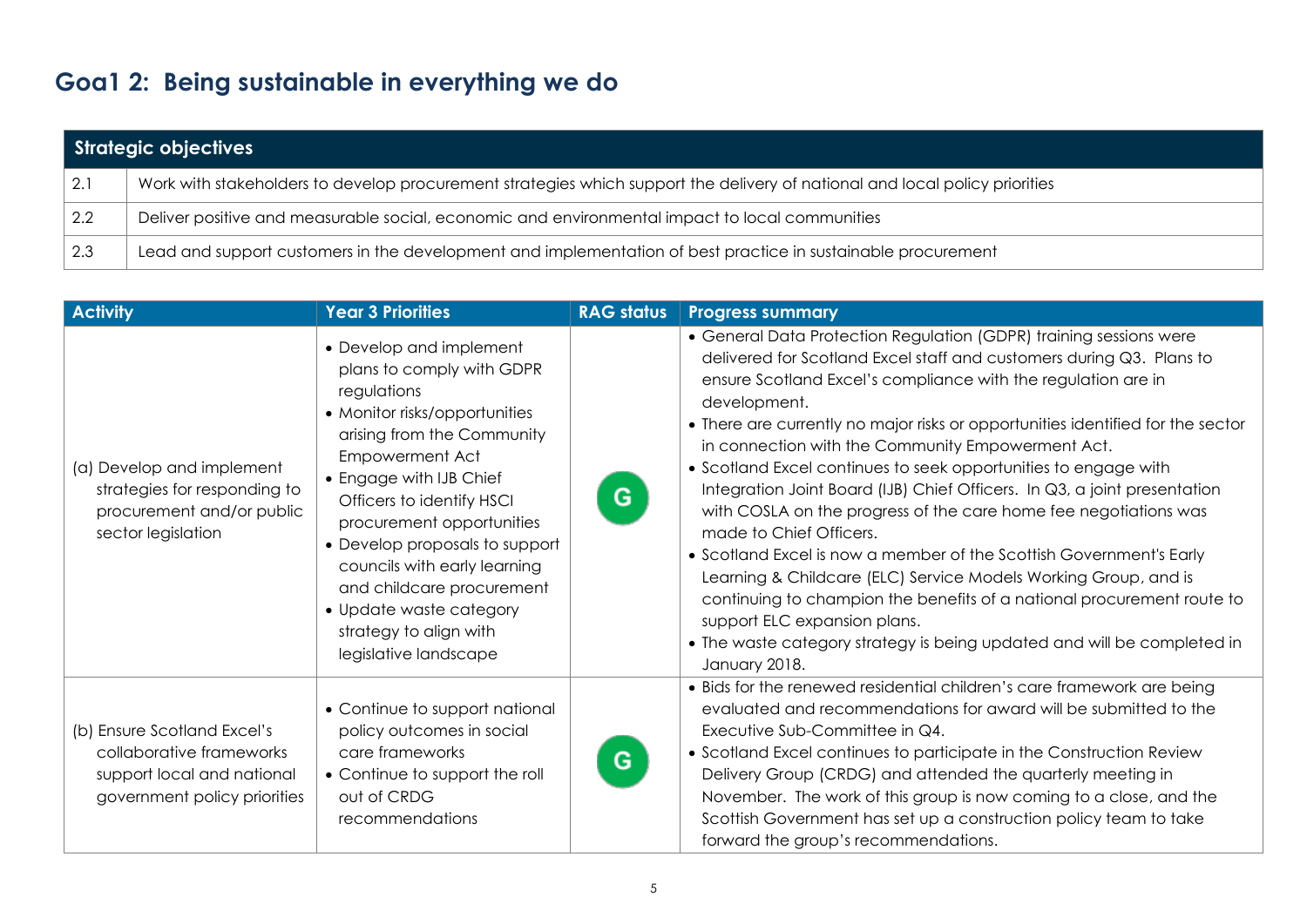| (c) Ensure Scotland Excel's<br>collaborative frameworks<br>support positive local<br>economic outcomes                      | • Support SDP public<br>procurement training for<br><b>Scottish SMEs</b><br>• Review options for including<br>community benefits<br>measures as part of the new<br>CSM programme<br>• Develop a strategy for<br>supported businesses,<br>including delivery of a<br>business development event | G | • Scotland Excel supported the delivery of three Supplier Development<br>Programme (SDP) sessions for SME suppliers during Q3.<br>• Due to issues with the CSM programme, options for including community<br>benefit measures within CSM are on hold pending agreement on a new<br>approach.<br>• Plans for a supported business event in February 2018 are progressing<br>well. Paul Wheelhouse MSP, Minister for Business, Innovation and Energy<br>and Chair of the Scottish Government's Supported Business Advisory<br>Group, has agreed to speak at the event.                                                                                                    |
|-----------------------------------------------------------------------------------------------------------------------------|------------------------------------------------------------------------------------------------------------------------------------------------------------------------------------------------------------------------------------------------------------------------------------------------|---|-------------------------------------------------------------------------------------------------------------------------------------------------------------------------------------------------------------------------------------------------------------------------------------------------------------------------------------------------------------------------------------------------------------------------------------------------------------------------------------------------------------------------------------------------------------------------------------------------------------------------------------------------------------------------|
| (d) Ensure Scotland Excel's<br>collaborative frameworks<br>support local government<br>environmental duties and<br>policies | • Continue work with partners<br>to align the waste category<br>strategy with national<br>programmes<br>• Include measure for<br>environmental impact within<br>the new CSM programme                                                                                                          | G | • Scotland Excel is working with Zero Waste Scotland and councils on the<br>development of second generation contract arrangements for<br>recyclable and residual waste which align to national policy aims.<br>• Due to issues with the CSM programme, options for including<br>environmental impact measures as part of CSM are on hold pending<br>agreement on a new approach.                                                                                                                                                                                                                                                                                       |
| (e) Champion the<br>development and<br>dissemination of best<br>practice in sustainable<br>procurement                      | • Monitor the impact of<br>Scotland Excel's sustainable<br>procurement strategy<br>• Work with national partners<br>to develop enhancements to<br>the national sustainable<br>toolkit<br>• Continue to evolve Scotland<br>Excel's horizon scanning<br>programme                                | G | • Scotland Excel is continuing to monitor the impact of its sustainable<br>procurement strategy. Specific sustainability considerations and benefits<br>are detailed within each contract award report.<br>• Scotland Excel is continuing to work on enhancements to the national<br>sustainability toolkit as part of the Scottish Government Best Practice<br>Forum. In Q3, the Forum reviewed the implications of the Equality Duty<br>and commenced drafting of policy for Equality Impact Assessment.<br>• Horizon scanning meetings are continuing to take place quarterly to<br>review the external environment and identify any new risks and<br>opportunities. |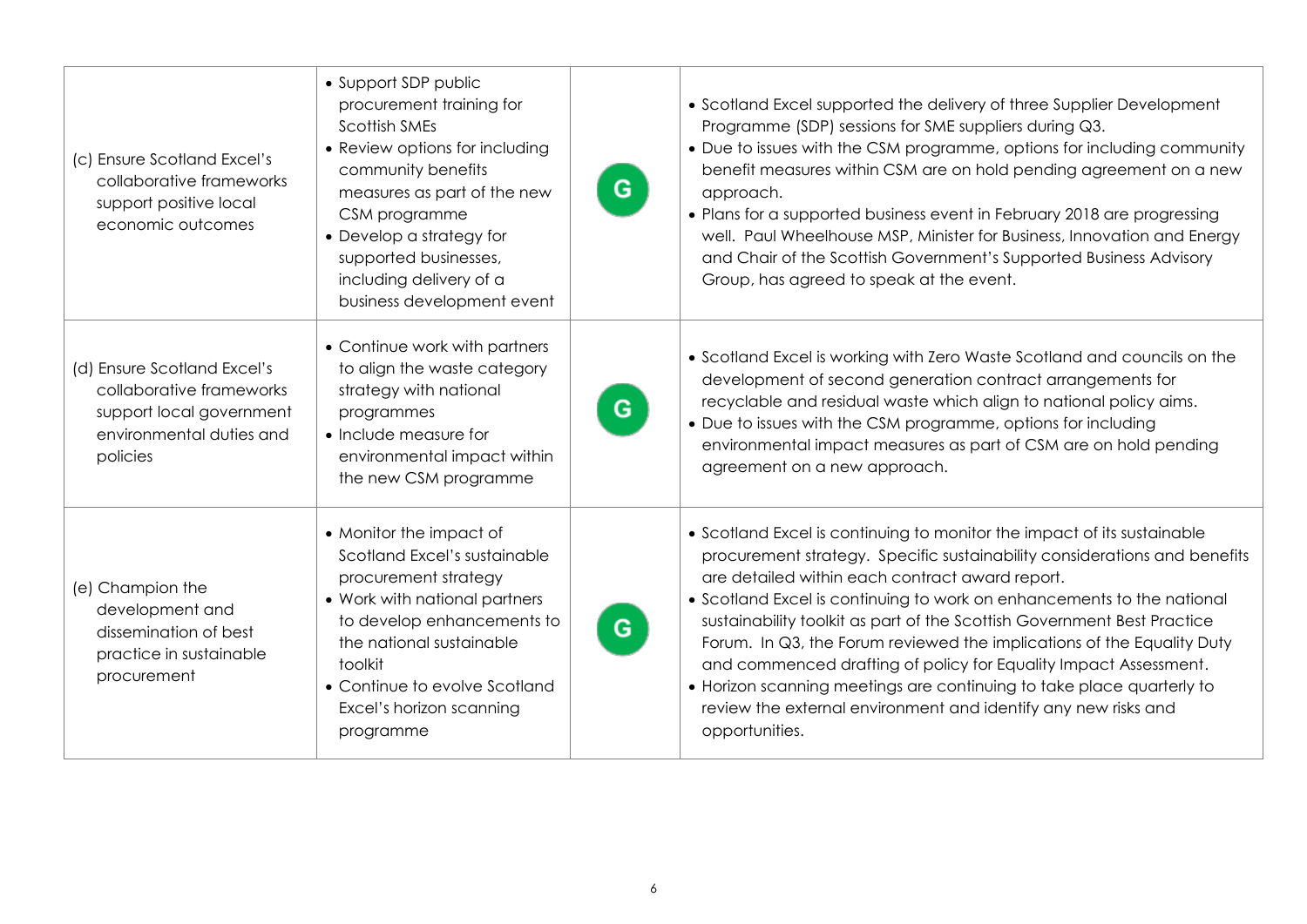# `**Goa1 3: Placing customers at the heart of our business**

|                   | Strategic objectives                                                                                                                                                           |
|-------------------|--------------------------------------------------------------------------------------------------------------------------------------------------------------------------------|
| 3.1               | Work with customers to develop and implement bespoke plans for maximising the value of our services                                                                            |
| $\vert 3.2 \vert$ | Develop robust communications strategies which support customer engagement and position Scotland Excel and its customers as leaders in public<br>procurement / shared services |
| 3.3               | Represent the views and needs of customers in the wider stakeholder environment                                                                                                |

| <b>Activity</b>                                                                                                                                                    | <b>Year 3 Priorities</b>                                                                                                                                                                                                                                                                                                                                                                                                       | <b>RAG status</b> | <b>Progress summary</b>                                                                                                                                                                                                                                                                                                                                                                                                                                                                                                                                                                                                                                                                                                                                                                                                                                                                                                                                     |
|--------------------------------------------------------------------------------------------------------------------------------------------------------------------|--------------------------------------------------------------------------------------------------------------------------------------------------------------------------------------------------------------------------------------------------------------------------------------------------------------------------------------------------------------------------------------------------------------------------------|-------------------|-------------------------------------------------------------------------------------------------------------------------------------------------------------------------------------------------------------------------------------------------------------------------------------------------------------------------------------------------------------------------------------------------------------------------------------------------------------------------------------------------------------------------------------------------------------------------------------------------------------------------------------------------------------------------------------------------------------------------------------------------------------------------------------------------------------------------------------------------------------------------------------------------------------------------------------------------------------|
| (a) Develop and implement a<br>portfolio of account<br>management services that<br>meet the collective and<br>individual needs of local<br>authority customers     | • Continue to develop and<br>implement improvements to<br>account management<br>services                                                                                                                                                                                                                                                                                                                                       | G                 | • Account managers are continuing to deliver Quarterly Business Reviews,<br>and act as a key liaison between the organisation and customers.<br>Discussions at quarterly meetings provide valuable feedback to inform<br>Scotland Excel's Leading Change and Learning & Development<br>strategies.                                                                                                                                                                                                                                                                                                                                                                                                                                                                                                                                                                                                                                                          |
| (b) Develop and implement a<br>stakeholder engagement<br>strategy that support the<br>delivery of first class<br>customer experience<br>across all of our services | • Complete the stakeholder<br>engagement strategy<br>• Develop and implement a<br>senior stakeholder<br>engagement plan<br>• Initiate a customer care<br>forum to support ongoing<br>improvements to customer<br>service<br>• Publish a report on the results<br>of the 2017 customer<br>satisfaction survey<br>• Develop a 'future digital'<br>strategy to support online<br>delivery of customer<br>information and services | $\mathsf{A}$      | • Completion of the stakeholder engagement strategy has been put on<br>hold until early 2018-19 to free up staff resources for the Scotland Excel<br>conference and Supplier Excellence Awards.<br>• Scotland Excel's Executive Team are continuing to seek and attend<br>engagement meetings with senior stakeholders. A training session for<br>Executive Sub-Committee members was held in November.<br>• The customer care forum will now be established in early 2018-19 once<br>the stakeholder engagement strategy is completed.<br>• Tailored reports for senior stakeholders, procurement leads and staff on<br>the findings of the customer satisfaction survey have been produced and<br>distributed. Publication of a general report on the findings has been put<br>on hold until early 2018-19.<br>• A Digital/ICT strategy has been completed. Progress and priorities for new<br>developments will be considered by SMT on a regular basis. |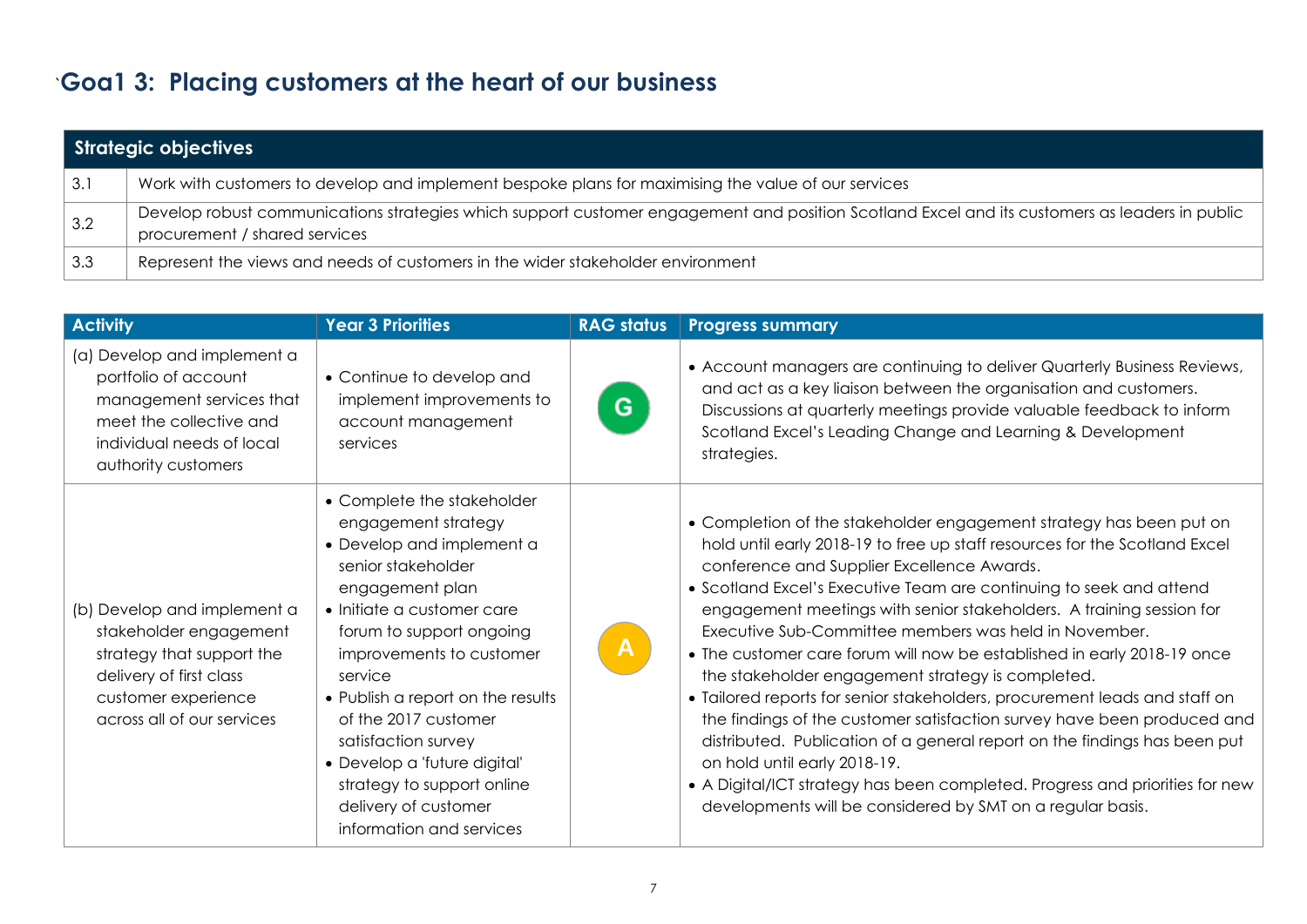| (c) Develop and implement a<br>corporate communications<br>strategy that enhances and<br>protects Scotland Excel's<br>corporate reputation                                                           | • Complete the marketing and<br>communication strategy<br>• Develop and implement a<br>plan to enhance Scotland<br>Excel's profile and reputation<br>• Continue to deliver<br>marketing/communications<br>initiatives to promote<br><b>Scotland Excel services</b>                     |   | • The marketing and communications strategy has been completed. This<br>will be discussed and agreed with the Executive Team in Q4, and will<br>take effect from 2018-19.<br>• A communications plan has been completed which sets out high level<br>priorities for corporate communications, public affairs and stakeholder<br>engagement. The plan will be discussed and agreed with the Executive<br>Team in Q4, and will take effect from 2018-19.<br>• The key focus for the marketing and communications team during Q3<br>has been communications and event management for the Supplier<br>Excellence Awards. The team also delivered a range of other activities<br>including press releases, social media, a brochure and advertisement for<br>housing association services, and Scotland Excel's presence at Procurex. |
|------------------------------------------------------------------------------------------------------------------------------------------------------------------------------------------------------|----------------------------------------------------------------------------------------------------------------------------------------------------------------------------------------------------------------------------------------------------------------------------------------|---|----------------------------------------------------------------------------------------------------------------------------------------------------------------------------------------------------------------------------------------------------------------------------------------------------------------------------------------------------------------------------------------------------------------------------------------------------------------------------------------------------------------------------------------------------------------------------------------------------------------------------------------------------------------------------------------------------------------------------------------------------------------------------------------------------------------------------------|
| (d) Develop and implement a<br>model for associate<br>members which delivers<br>clear business and financial<br>benefits to Scotland Excel<br>and the membership base                                | • Continue to recruit housing<br>associations in line with the<br>associate member strategy<br>• Develop an associate<br>member offering for third<br>sector organisations                                                                                                             | G | • Ten housing associations were recruited as associate members in Q3. This<br>brings the total number of new housing association members to 14.<br>• Scotland Excel has met with a new Scottish Government funded third<br>sector organisation, Procurement 4 Partnership (P4P), to understand their<br>role and identify potential opportunities to work together. Plans to<br>develop an associate member offering for the third sector will be<br>considered in 2018-19 to allow for further discussions.                                                                                                                                                                                                                                                                                                                     |
| (e) Develop and implement a<br>programme for engaging<br>with the wider public sector<br>to ensure Scotland Excel<br>has the right partnerships in<br>place to support the needs<br>of its customers | • Continue to host and/or<br>attend forums to gather<br>sector views and share<br>information<br>• Continue to represent the<br>sector on matters relating to<br>public procurement<br>• Continue to engage with<br>relevant stakeholders in the<br>wider public sector<br>environment | G | • Scotland Excel continues to hold and/or attend forums for sector<br>stakeholders. In Q3, these included Commercial UIGs, steering groups for<br>procurement capability and social care, as well as attendance at the<br>Scottish Local Government Procurement Forum.<br>• Scotland Excel continues to represent sector interests at meetings. These<br>include government forums for collaborative procurement, construction,<br>best practice and professional development.<br>• Scotland Excel continues to engage with a wide range of stakeholders<br>and partners. This activity will be formalised as part of the stakeholder<br>engagement strategy in 2018-19.                                                                                                                                                         |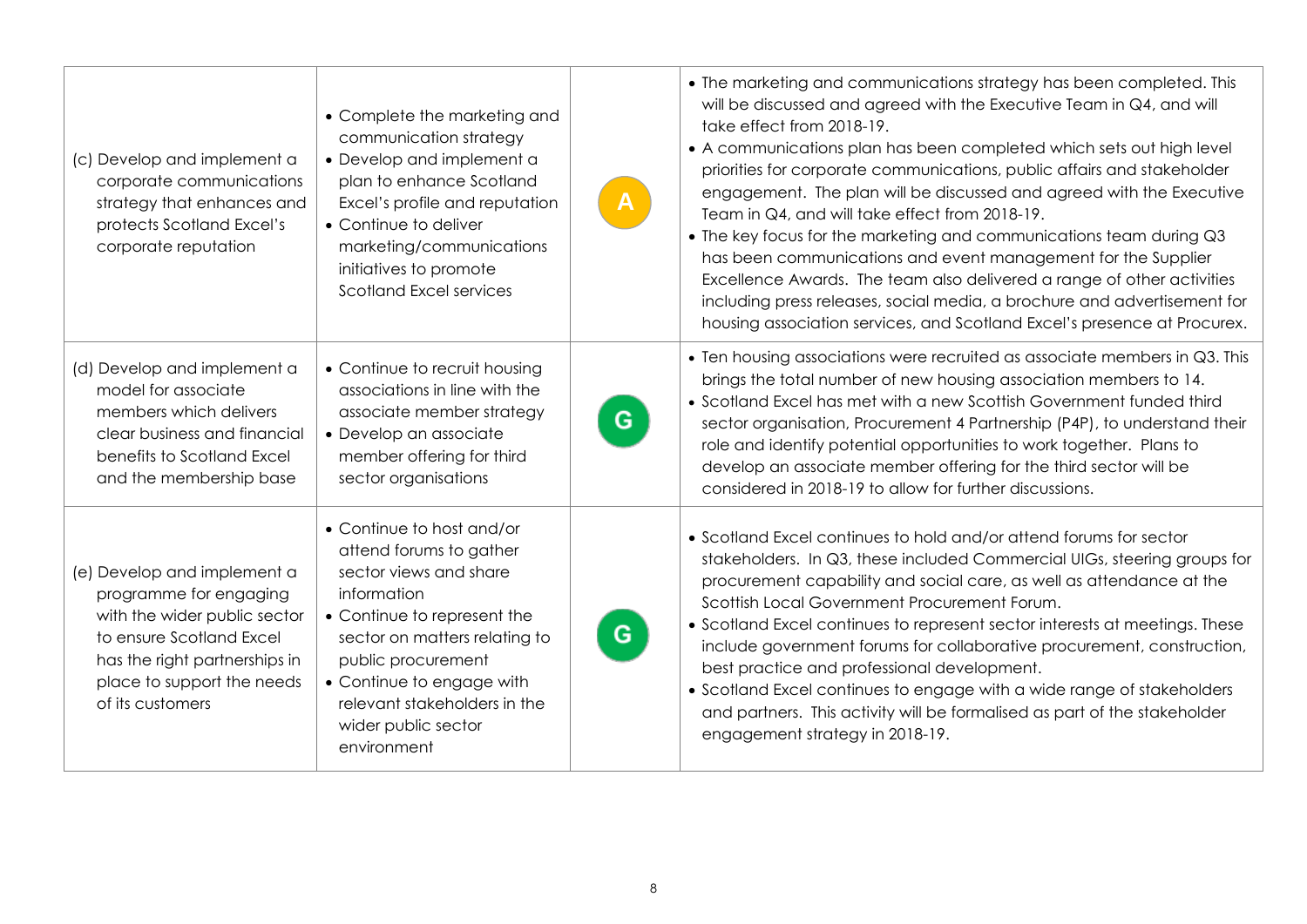### **Goa1 4: Becoming the partner of choice for delivering shared services**

|     | Strategic objectives                                                                                                                                                  |
|-----|-----------------------------------------------------------------------------------------------------------------------------------------------------------------------|
| 4.1 | Implement organisational development policies which support a highly skilled, motivated and engaged workforce                                                         |
| 4.2 | Implement best practice processes and technology which support the efficient and effective delivery of services to customers                                          |
| 4.3 | Implement robust strategies, governance, risk management and funding models which demonstrate a measurable return on investment and secure<br>Scotland Excel's future |

| <b>Activity</b>                                                                                                                       | <b>Year 3 Priorities</b>                                                                                                                                                                                                                                                                                    | <b>RAG status</b> | <b>Progress summary</b>                                                                                                                                                                                                                                                                                                                                                                                                                                                                                                                                                                                                                                                                                                                      |
|---------------------------------------------------------------------------------------------------------------------------------------|-------------------------------------------------------------------------------------------------------------------------------------------------------------------------------------------------------------------------------------------------------------------------------------------------------------|-------------------|----------------------------------------------------------------------------------------------------------------------------------------------------------------------------------------------------------------------------------------------------------------------------------------------------------------------------------------------------------------------------------------------------------------------------------------------------------------------------------------------------------------------------------------------------------------------------------------------------------------------------------------------------------------------------------------------------------------------------------------------|
| (a) Develop and implement a<br>strategy to support staff<br>recruitment, retention,<br>development, performance<br>and engagement     | • Complete the development<br>and implementation of an<br>organisational development<br>strategy                                                                                                                                                                                                            | G                 | • Development of an Organisational Development strategy has gathered<br>pace during Q3. A draft strategy is in place to provide structure for<br>workstreams in Culture & Values, Leadership & Talent Management,<br>Reward & Recognition, and Systems & Processes. Staff workshops to<br>explore corporate values and culture have been organised for January<br>2018 in conjunction with Investors in People (IiP).                                                                                                                                                                                                                                                                                                                        |
| (b) Develop and implement<br>programmes to support the<br>continuous improvement of<br>business performance,<br>systems and processes | • Agree and deliver 2017-18<br>internal transformation<br>projects<br>• Implement a spend data<br>management and reporting<br>solution<br>• Continue to plan and<br>implement the migration of<br>the ICT infrastructure to a<br>cloud environment<br>• Undertake assessment to<br>renew CIPS accreditation | G                 | • Scotland Excel's business change team is continuing to manage five<br>internal projects to support strategic goals and continuous improvement.<br>• Following workshops with staff, customers and suppliers, Spikes Cavell<br>have delivered a specification for a data management solution. Further<br>work is ongoing to finalise the specification.<br>• A pilot of Windows 10 was completed in Q3 and will be rolled out to all<br>staff in Q4. This initiative will support agile working by allowing staff to<br>access ICT resources and files remotely.<br>• Following a planning meeting with a CIPS assessor, accreditation<br>evidence has been submitted for formal review. This review will be<br>completed by CIPS in $Q4$ . |
| (c) Ensure that Scotland Excel<br>delivers its plans through<br>effective governance, risk<br>management and policies                 | • Explore options for<br>governance models which<br>support the future growth of<br><b>Scotland Excel</b>                                                                                                                                                                                                   | G                 | • An options appraisal for governance models to support future growth<br>was presented to the Joint Committee in December. Approval was<br>given to explore these models further and submit recommendations to<br>the committee meeting in June 2018.                                                                                                                                                                                                                                                                                                                                                                                                                                                                                        |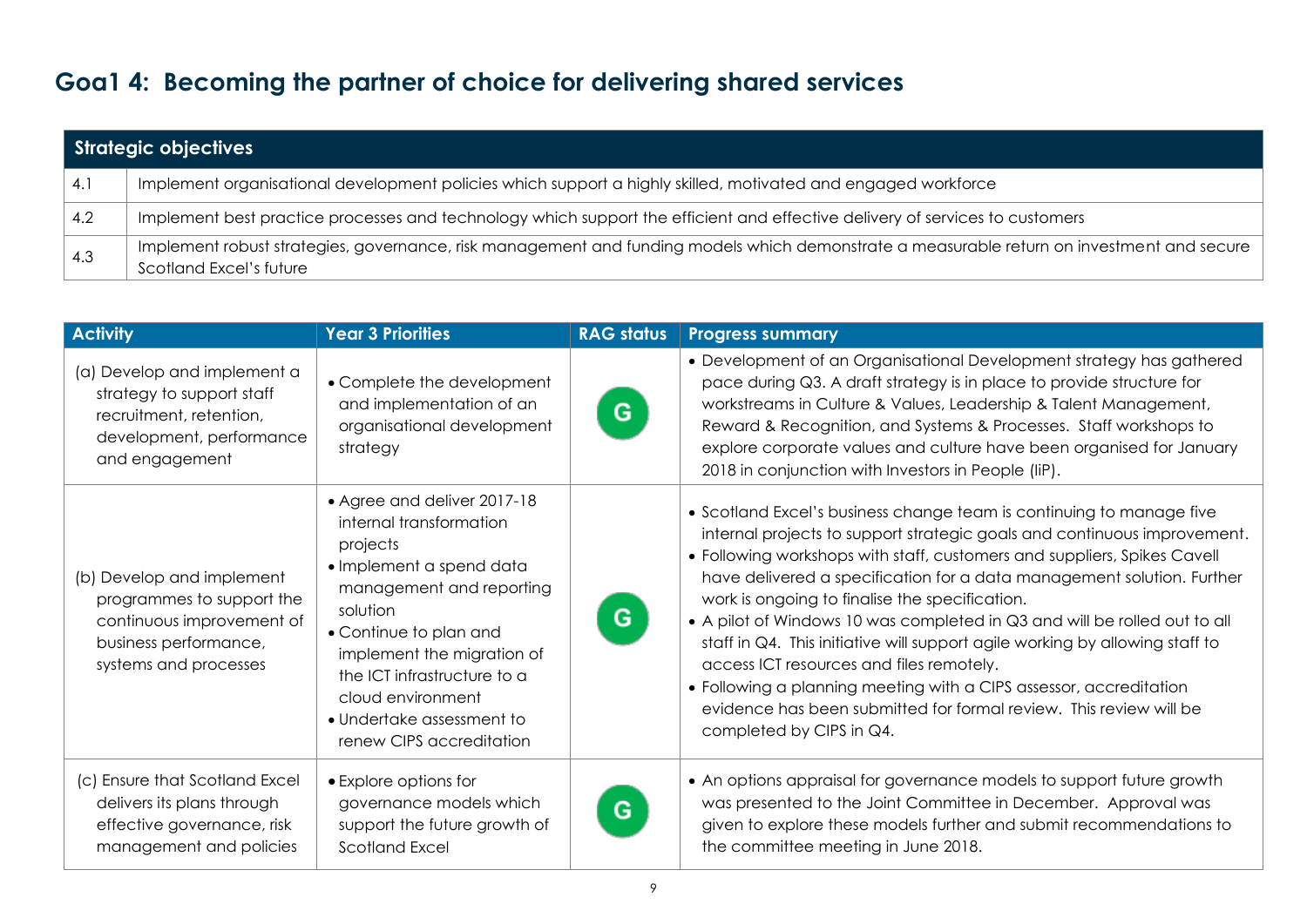| (d) Develop and implement a<br>strategy for gathering,<br>analysing and distributing<br>business intelligence within<br>Scotland Excel and across<br>the sector | • Expand the use of BI tools<br>across the organisation to<br>support internal/external<br>delivery of data and reports                                                                                    | $\mathsf{A}$ | • A presentation on the various reports and analyses available through the<br>organisation's Business Intelligence (BI) tool was made to the SMT in<br>December. The BI tool will be rolled out more widely across the<br>organisation in 2018-19.                                                                                                                                                                                                                                                                                                                                                                                                                                |
|-----------------------------------------------------------------------------------------------------------------------------------------------------------------|------------------------------------------------------------------------------------------------------------------------------------------------------------------------------------------------------------|--------------|-----------------------------------------------------------------------------------------------------------------------------------------------------------------------------------------------------------------------------------------------------------------------------------------------------------------------------------------------------------------------------------------------------------------------------------------------------------------------------------------------------------------------------------------------------------------------------------------------------------------------------------------------------------------------------------|
| (e) Develop and implement a<br>clear, transparent and<br>sustainable funding and<br>delivery model for Scotland<br>Excel                                        | • Hold 4 regional consultation<br>workshops for new strategy<br>development<br>• Develop a new corporate<br>strategy for 2018-22<br>• Explore options for funding<br>models to support the new<br>strategy | G.           | • Regional workshops with local authority procurement leads to consult on<br>the new strategy will take place in February and March 2018.<br>• A Senior Management Team workshop took place in October to agree<br>the strategy map for 2018-22. This was followed by workshops with staff in<br>November/December to identify key objectives. The first draft of the<br>new strategy will be completed in Q4.<br>• Following discussions at the Joint Committee in December, approval was<br>given to explore alternative funding sources to support the organisation's<br>long-term sustainability. Recommendations will be presented at the<br>committee meeting in June 2018. |

| <b>Report Key</b>       |                                                                                                                    |  |  |  |
|-------------------------|--------------------------------------------------------------------------------------------------------------------|--|--|--|
| $\overline{\mathbf{R}}$ | Project or activity is currently stalled or significantly behind schedule                                          |  |  |  |
|                         | Project or activity is progressing at a slower pace than anticipated and/or results have been weaker than expected |  |  |  |
| $\mathbf G$             | Project or activity has been completed and/or is progressing in line with expected/agreed timelines and targets    |  |  |  |